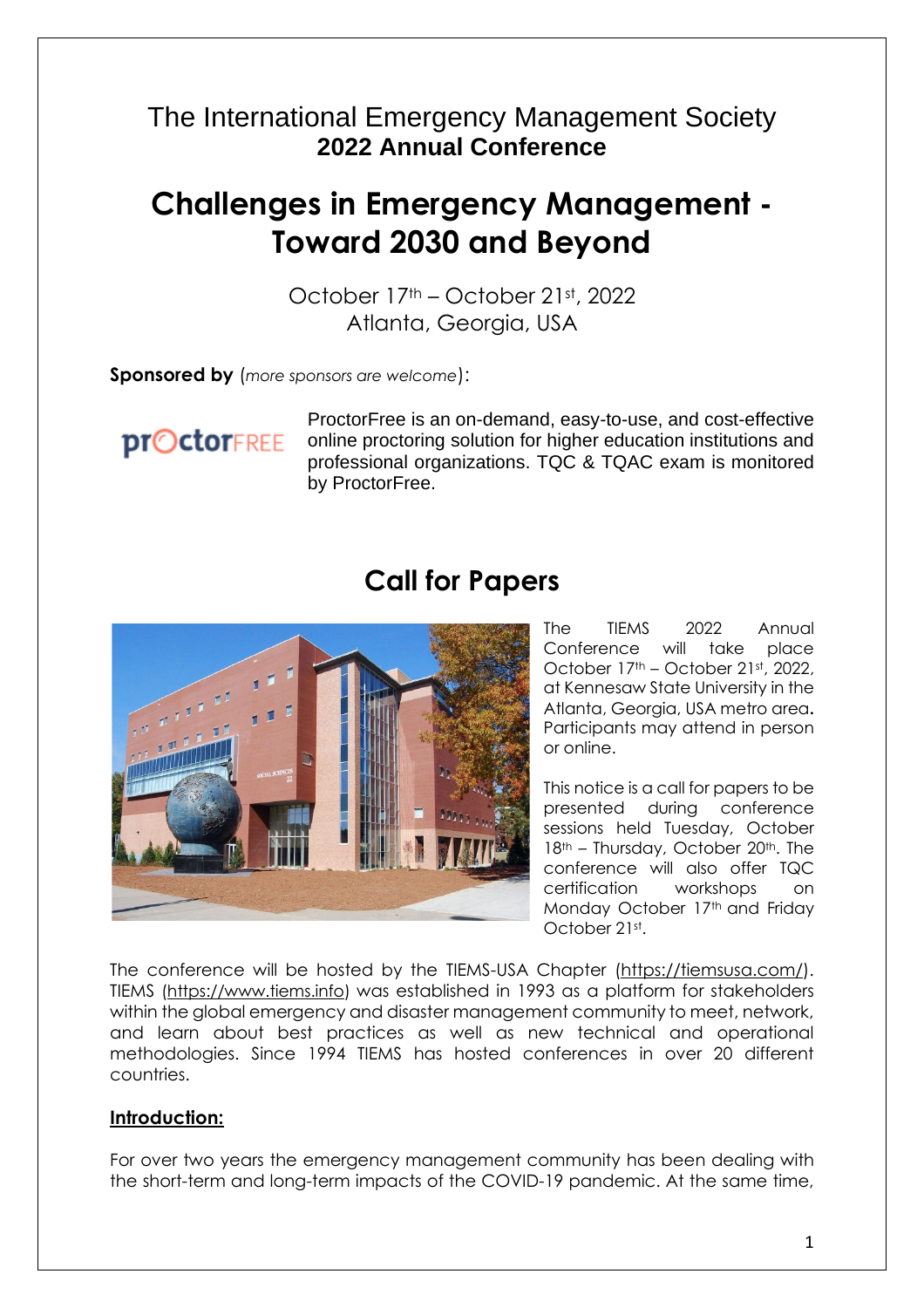the challenges of climate change, the historical burden of hydrometeorological disasters, and the ever-present threat from regional armed conflict complicate the job for the emergency and disaster risk management fraternity.

Adding to this 'perfect storm' of emergency management challenges, since late February 2022, the independent and peaceful country of Ukraine has been under attack, and is fighting for its very existence. About 10% of the Ukrainian population have become refugees, and more than 25% of the population has been displaced within the country. This criminal and catastrophic disruption of the international order has added immense challenges for emergency managers, who must deal with issues such as refugee support, emergency medical supplies, providing water and sanitation, as well as the longer-term impacts on global food supply and international governance.

It is crucial that emergency and disaster management practitioners build, develop, and enhance their approaches, tools, and capabilities to meet these challenges facing us today. In addition, we must evolve our capabilities to respond to the future reflected in the UN's Sustainable Development Goals (SDGs) and Climate Change Conference of the Parties (COP26), the Fourth Industrial Revolution (4IR), and the implementation of the Sendai framework. All this points to the need for a new paradigm of emergency and disaster management, to move us toward 2030 and beyond.

In this context TIEMS extends an invitation to all emergency management practitioners, researchers, educators, officials, technology developers, and other stakeholders to join us in the Atlanta metropolitan area for the 2022 Annual TIEMS Conference.

The main topic of the conference is: *Challenges in Emergency Management -* **Toward 2030 and Beyond.** Papers are solicited in the following topics (other relevant topics will also be considered):

- Sendai Framework implementation and emergency management
- Armed conflict and the implications for emergency management
- Making cities smart and resilient to meet health, climate, and energy challenges
- Adaptation of rescue and response forces to climate and energy change
- Energy security and emergency management in the context of the UN's SDGs
- Food security and emergency management in the context of SDGs
- Triggers for international conflicts and cascading emergency management considerations, e.g., the Ukraine conflict
- Gender aspects of emergency management and disaster risk reduction
- Ethics of emergency management in 21st century
- Refugee health and immigration implications for emergency management
- Food security and emergency management
- International humanitarian law, its application, and the equality of states in terms of international justice
- Crisis management and the politics of emergency response
- How warfare affects emergency management
- New resilience policies: how institutions can act towards a shared agenda for action
- Managing uncertainty in emergency and disaster management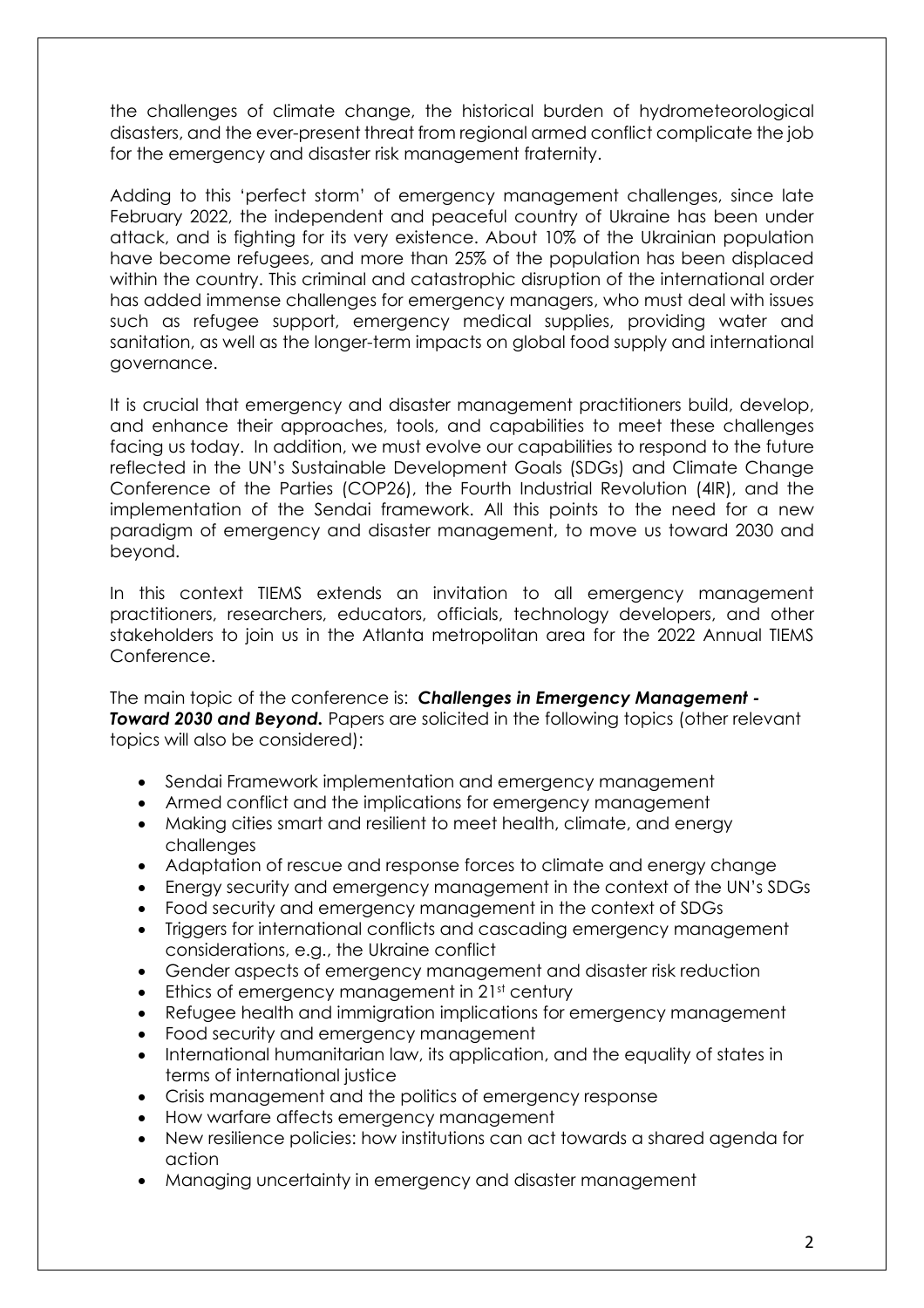- Citizen preparedness: how to make people part of a genuine culture of resilience
- Artificial Intelligence (AI), new technologies, and cybersecurity to mitigate new emergency management challenges
- How new emergencies impact the safety and security of first responders
- Other subjects related to the previous topics

#### **Call for Papers**

There will be two types of papers given during the Tuesday, Wednesday, and Thursday sessions at the conference:

- **Completed or ongoing academic research** for this type of paper the author(s) final submissions to the conference will be a full, publishable paper, and PowerPoint slides summarizing the paper. The paper will be presented at the conference either as one of the 20-minute presentations in a themed session, or less formally at a poster session. The best of these papers will be published through the TIEMS website and several collaborating journals
- **Practitioner's talks** we strongly encourage submissions describing real-world experiences, case studies, and lessons learnt for this TIEMS conference. For this type of paper, the author(s) final submission will be PowerPoint slides. The conference presentation will be either as one of the 20-minute presentations in a themed session, or less formally at a poster session.

Video recordings will be produced from the conference presentations and shared after the conference. The organising and scientific/review committees of the conference are in contact with various publishers. The aim is to investigate the possibility of disseminating papers from the 2022 TIEMS Annual conference via peerreviewed journals. The journals are Indexed in WOS and SCOPUS, or DOAJ databases.

We are currently soliciting **abstracts** for both types of papers:

- Abstracts for academic research should be a maximum of 1000 words
- Abstracts for practitioner's talk should be 200 500 words.

Abstracts should be submitted to **[EasyChair](https://easychair.org/conferences/?conf=tiemsac2022)** according to the following template: [**[Abstract Template](https://www.tiems.info/images/pdf/TIEMS_2022_Annual_Template_abstract_TIEMS_2022.doc)**].

Full papers should be submitted according to the following template: [**[Paper](https://www.tiems.info/images/pdf/TIEMS_2022_Annual_Template_paper_TIEMS_2022.doc)  [Template](https://www.tiems.info/images/pdf/TIEMS_2022_Annual_Template_paper_TIEMS_2022.doc)**].

The schedule for abstract and paper submission is as follows: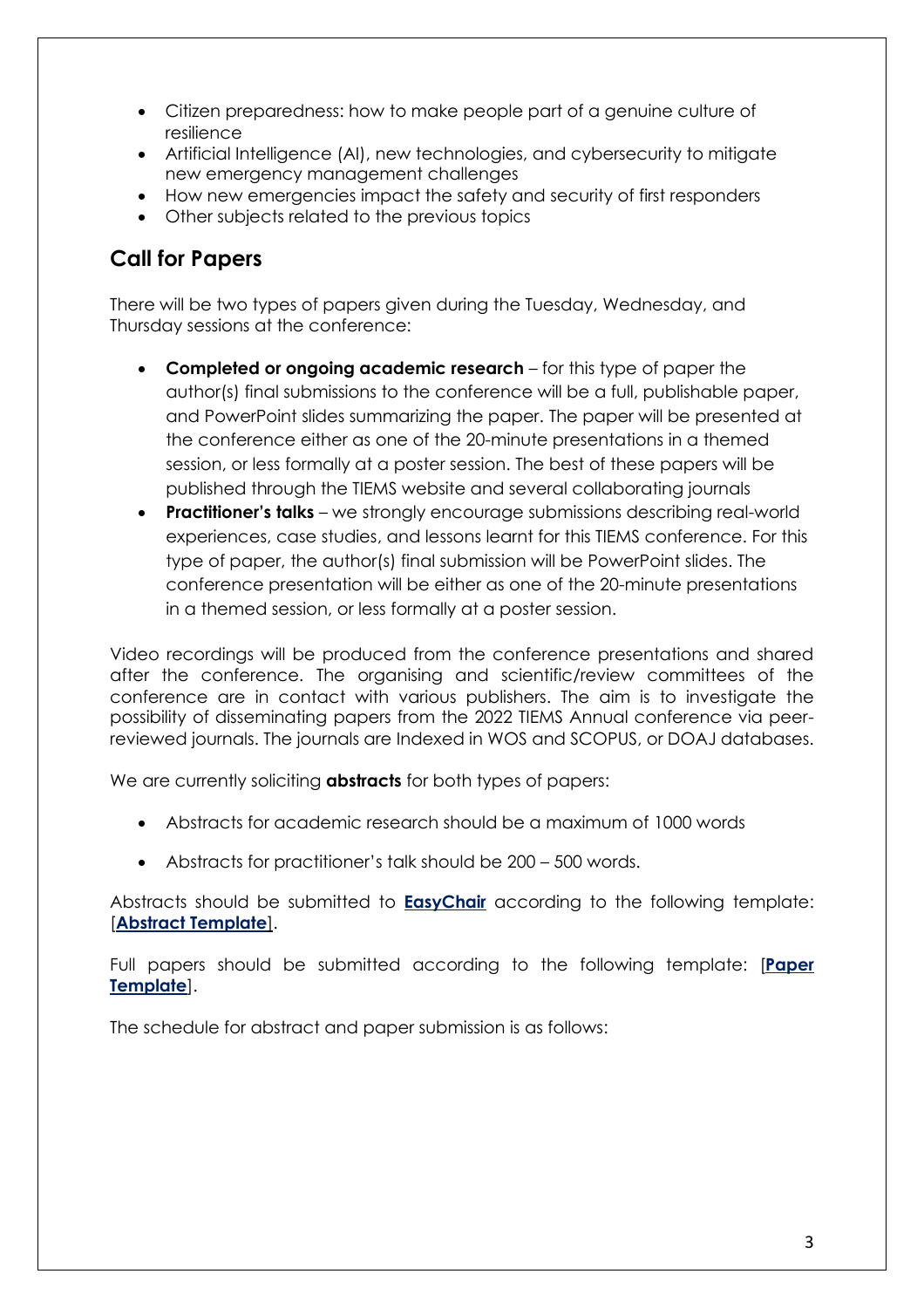| <b>Milestone</b>                                                          |                                | <b>Type of Paper</b>      |  |  |
|---------------------------------------------------------------------------|--------------------------------|---------------------------|--|--|
|                                                                           | <b>Academic research</b>       | <b>Practitioners talk</b> |  |  |
| Abstract submission                                                       | July 15th 2022                 | July 30th, 2022           |  |  |
| Notification of acceptance                                                | July 30th 2022                 | August 15th, 2022         |  |  |
| Full paper submission or<br>PowerPoint presentations                      | August 30 <sup>th</sup> , 2022 | September 30th, 2021      |  |  |
| Notification of peer-review result<br>for academic papers                 | September 15th, 2022           |                           |  |  |
| Submission of final academic<br>papers in the TIEMS proceedings<br>format | October 1st, 2022              |                           |  |  |

Once submitted, abstracts and papers will be distributed for evaluation among the pool of reviewers according to their domain of expertise and the topics addressed by the paper. Practitioner submissions will be reviewed according to relevance and ability to contribute to discussions rather than by standard academic criteria.

#### **Scientific Committee**

- K. Harald, Drager TIEMS President
- Meen Bahadur Poudyal Chhetri President of the Nepal Center for the Disaster Management (NCDM), **chair of the committee**
- Professor Vinod Menon TIEMS Regional Director for Asia and reviewer
- Professor Snježana Knezić TIEMS Director for Research and Acting Vice-President, Croatia reviewer **+ proceedings publication**
- Professor George Markowsky, PhD TIEMS USA Chapter President
- Jean-Paul Monet, TIEMS Regional Director for Europe
- Dr. Thomas Robertson, TIEMS Regional Director for North America and TIEMS USA Chapter Board Secretary/Treasurer
- Jaroslav Pejcoch TIEMS Secretary
- Dr. Roman Tandlich, South Africa, TIEMS Regional Director for Africa and **reviewer + proceedings publication.**

#### **Local Organizing Committee:**

- Professor George Markowsky, PhD President of the TIEMS USA Chapter
- Dr. Joe Leitmann, Vice President of the TIEMS USA Chapter
- Dr. Thomas Robertson, TIEMS Regional Director for North America and TIEMS USA Chapter Board Secretary/Treasurer
- Dr. Joseph Pollack TIEMS USA Chapter Board Member
- Colonel (Retired) Larry Porter, Ph.D., CEM, TQC TIEMS USA Chapter Board Member.

#### **TIEMS 2022 Annual Conference Hybrid Program Concept**

The conference will be presented in a hybrid concept, with physical participation and the possibility to join virtually. A program for the whole week  $17<sup>th</sup> - 21<sup>st</sup>$  October will be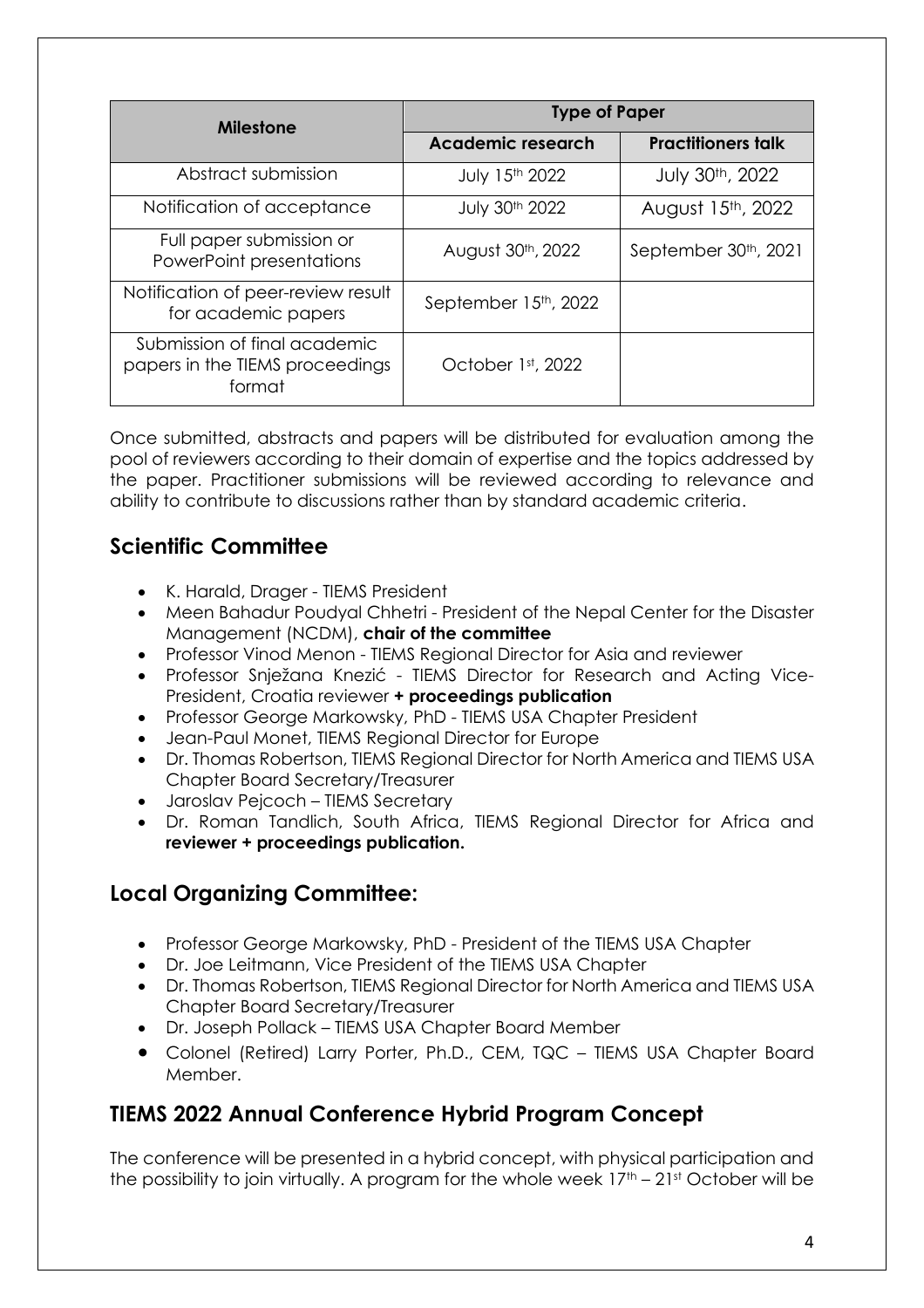provided. A Pre-conference Tour to a local emergency management center is being arranged on Monday, and a guided tour in Atlanta and the surrounding area is planned for Friday. Monday and Friday may also be used for virtual presentations of submitted papers, for those who are not able to travel to Atlanta to participate physically.

Each evening during the conference in Atlanta there will be a social event, allowing time for participants to network and get to know each other better, and to learn more about the local culture and cuisine of Georgia.

#### **TIEMS International Certifications – TQC & TQAC Workshops**

TIEMS International Qualification Certifications (TQC & TQAC) are gaining strong interest worldwide, and 18 candidates from 9 countries, USA, Japan, Australia, India, South Africa, Jordan, Nigeria, China, and Botswana, are already certified or undergoing the certification process.

TIEMS therefore plans to arrange TQC & TQAC workshops Monday (Physically in Atlanta) and Friday Virtually) which will be in four sessions and will lead the participants through the application and compliance process, and prepare them for the final examination, which the candidates can take from home after the conference.

In order to prepare the workshops, TIEMS wants to know the interest for these workshops and for being TQC or TQAC certified. Furthermore, if interested, we also need to know if you plan to join physically in Atlanta or like to join virtual to the workshop?

Please indicate your interest for participating in the TQC & TQAC workshops at TIEMS 2022 Annual Conference, and if you plan to join physically (Monday the 17<sup>th</sup> October) or want to join virtually (Friday the 21st October)? Please, send the e-mail to **[TQC&](mailto:larry.a.porter@gmail.com,%20khdrager@online.no)  [TQAC Interest](mailto:larry.a.porter@gmail.com,%20khdrager@online.no)**

The TIEMS 2022 Annual Conference Hybrid Program is illustrated below.